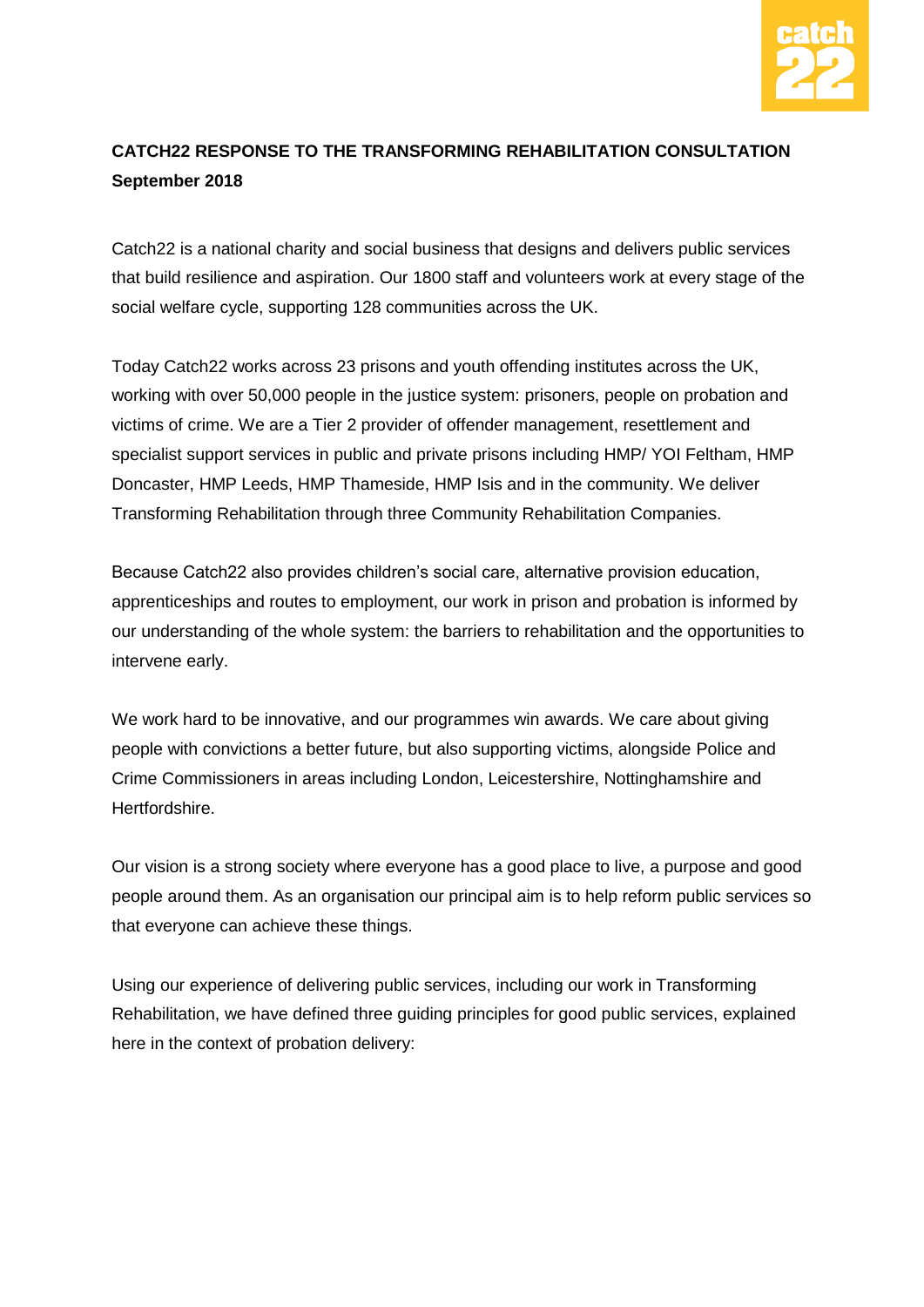

1. **Being more human.** Building services around people, moving away from bewildering bureaucracy and transactional systems where the focus is on paperwork over people.

**2. Unlocking capacity.** Individuals and communities have potential that can be identified and enhanced through volunteering, transparency and openness of statutory systems and philanthropic funding. There are countless rehabilitative charities delivering excellent services and measurable outcomes. Effective public services are a partnership between statutory services, charities, communities and individuals. Effective commissioning enables each part of society to do what it does best; for charities, this is focusing on the needs of an individual, building relationships and delivering outcomes that work for communities.

3. **Local accountability through different governance models**. Probation services must be accountable and integrated in the communities they serve. This must be driven by local commissioning and devolved budget management, to Prison Governors, Police and Crime Commissioners (PCC), level or below.

#### **In summary:**

- We must incentivise seamless Through the Gate services: horizontal, high quality, relational, community-owned and delivered. Radical transparency of budgets, performance and impact is one way to achieve this.
- Procurement needs to be enabling: less rigid and risk averse, inviting innovation and the right sort of risk.
- Ensure that the voluntary sector (VCS) and SMEs are not excluded for technocratic non-compliance, or a central misunderstanding of what risk entails. We must assign risk to the people with the most direct accountability and control over that risk: compliance to Whitehall, safety and security to the frontline.
- Consider small regional TR2 pilots to test new approaches and justice reinvestment, inviting local partners, PCCs and VCS.
- Contracts and bidding processes needs to reflect true cost and value (including social and future cost), to avoid unachievable payment mechanisms – we must learn the lessons of Carillion.
- We must seek to re-invest incarceration costs earlier to provide more positive and lasting outcomes; the cost of a prison place, invested earlier in the process, will deliver significantly more public value.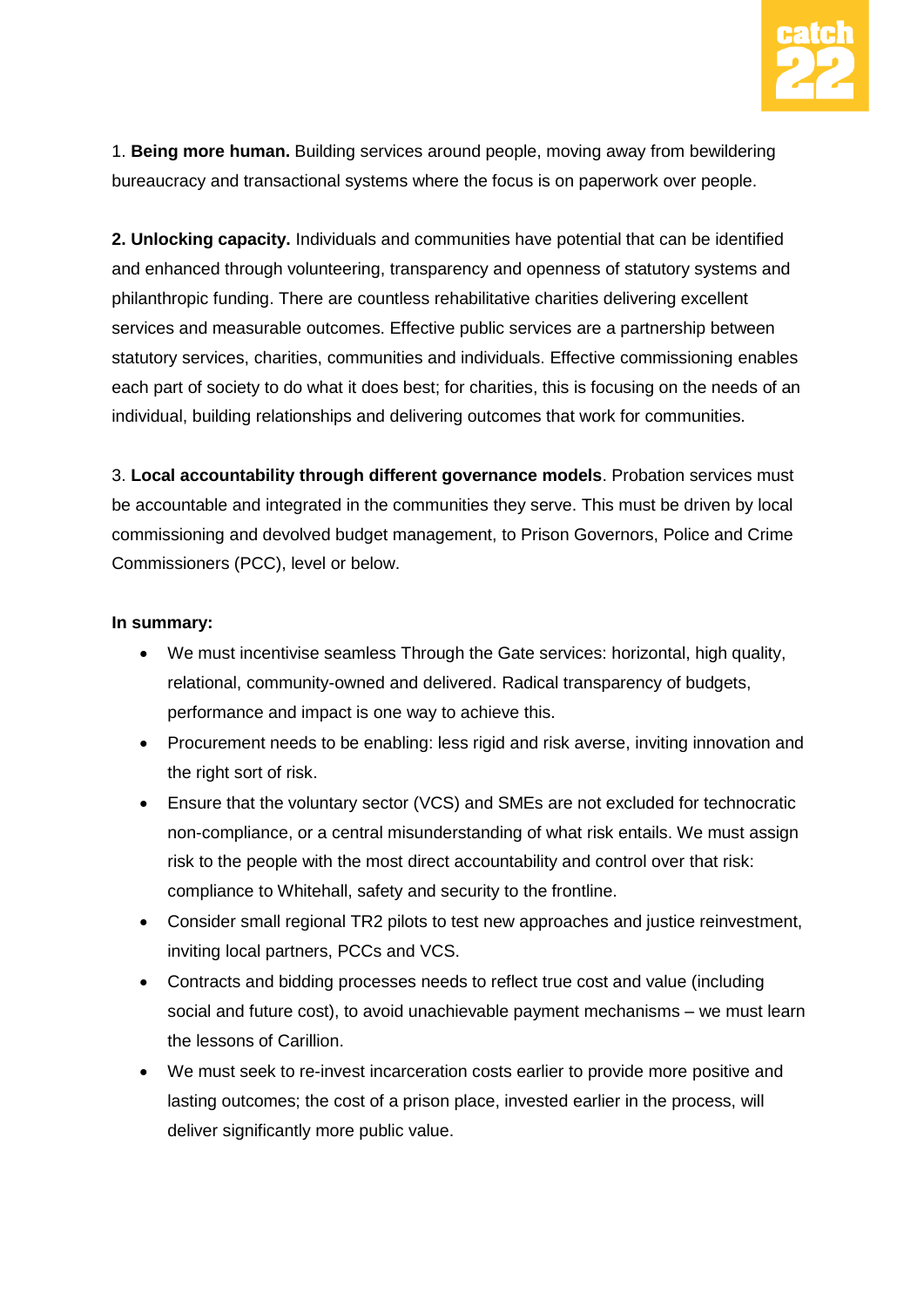

 We must measure the right thing. We often measure rates of reoffending, but this by itself is not enough. Let's measure what matters; whether people have a good place to live, good people around them, and a purpose; a long term job or education. Let's begin to measure a reduction in needs, a move out of crisis to stability for both individuals and the system. By measuring how well we're tackling the underlying causes of offending, we'll positively impact on the rates of reoffending.

For more information on our work, or on the proposals included in this response, please contact Peter Jones, Justice Reform Director, on [peter.jones@catch-22.org.uk.](mailto:peter.jones@catch-22.org.uk)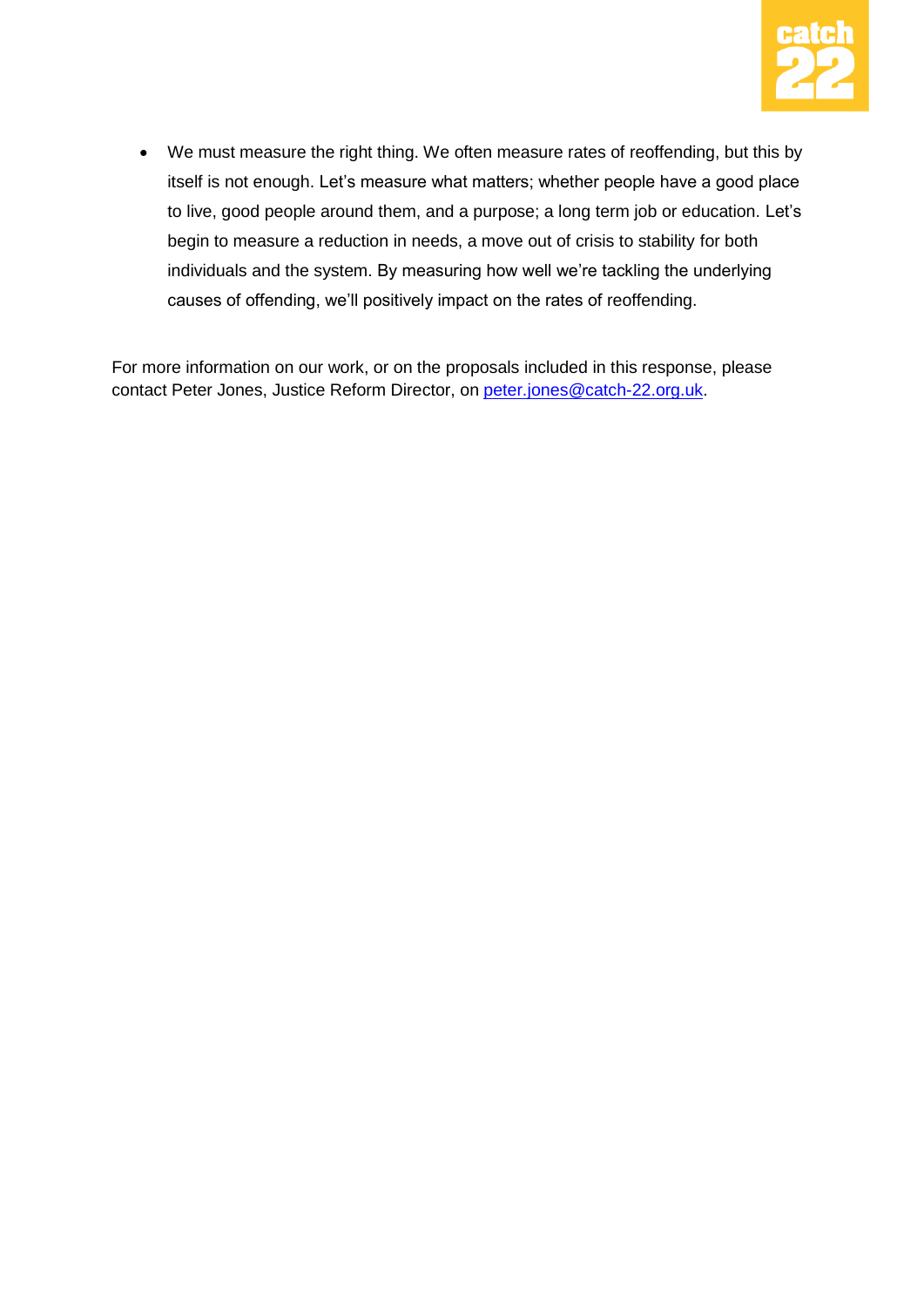

This consultation response is structured in the following way:

- 1. Overview of the current landscape and model
- 2. Proposed model: unlocking community capacity

# **1. Overview of the current landscape and model**

- **A fragmented system:** The TR commissioning and contractual frameworks fragmented the previous system, but without reaping the benefits of more diversity and devolution. Operational frontlines were separated, but central prescription and hierarchies remained. This meant the crucial 'horizontal' networks of information and relationships were made more difficult, limiting locally responsive decision-making, speed of decisions, and variation in accordance with local need.
- **Regional and quality disparity:** Resettlement services nationally are delivered very differently across the 21 Contract Package Areas (CPAs). Some supply chain organisations are relatively new to working in custodial environments, working very prescriptively to Schedule 7 delivery requirements and contracts.
- **Technology as a block to effective rehabilitative relationships:** Many Community Rehabilitation Companies (CRCs) have a supply chain offer that simply works "to the gate" and not "through the gate." A seamless journey between custody and community is not supported due to the requirement for each CRC to develop its own I.T. system. Many I.T. systems are undeveloped, do not speak to one another and remain unable to form the link between custody to community due to data protection regulations.
- Transient prisoner populations limit the impact of all positive intervention. We must have systems that align region to region and are able to transfer prisoner information to community teams upon release. The allocated Responsible Officer in the community must have immediate access to information about risks, needs, vulnerabilities and resettlement plans.
- **Hitting the target, but missing the point:** A 'One size fits all' offer fits no one. Contracts are highly specified and over prescribed, driving a schedule of rigid and inflexible resettlement services. We might deliver a 100% compliant service and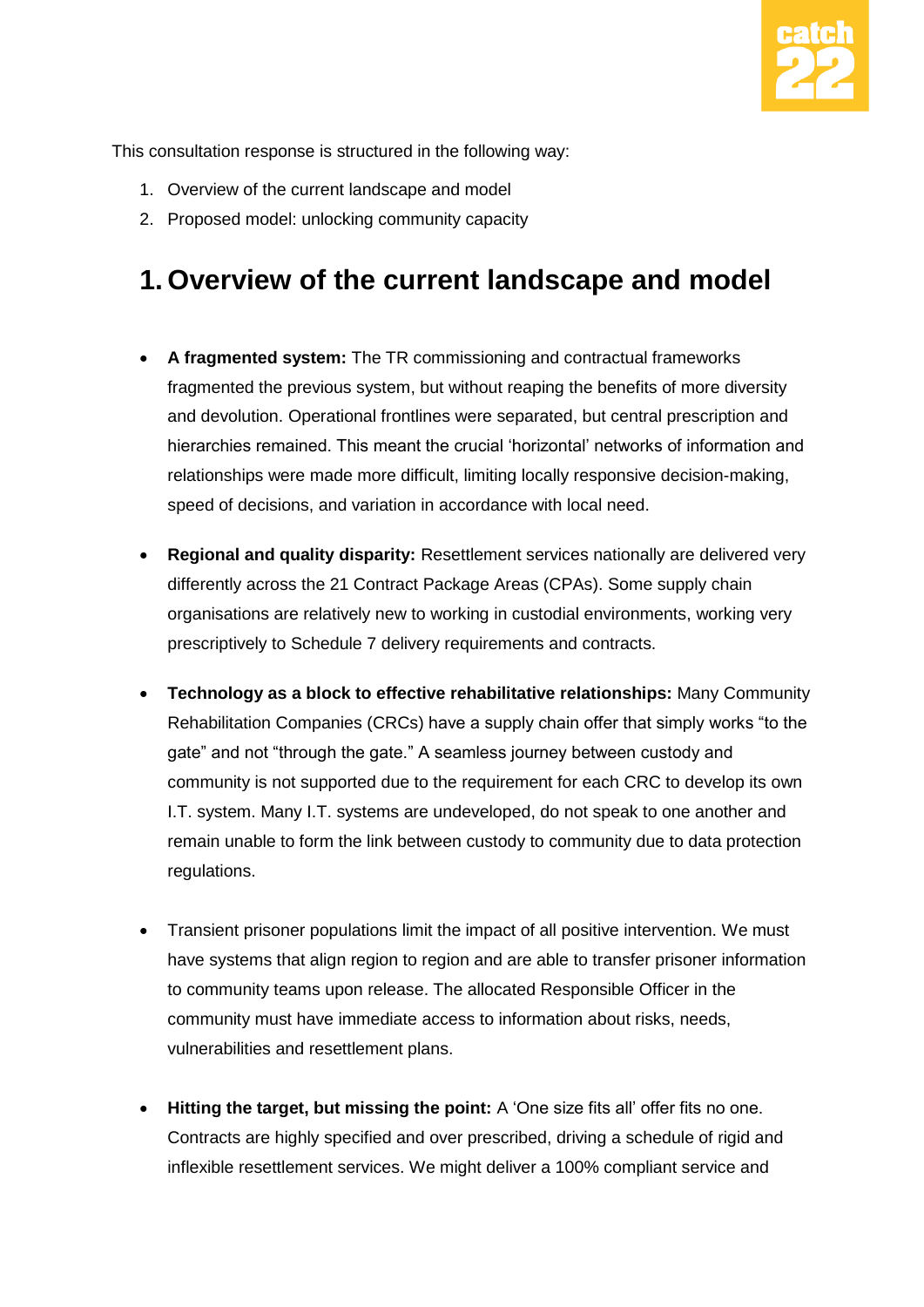

entirely hit the target; but we're missing the point and missing the true opportunity to rehabilitate. There is currently an immediate break point between the completion of the BCST 1 and 2 in both the process and the case owner. This is such a crucial stage of the relationship building journey when the person being assessed is at their most vulnerable, and needs relational continuity.

- **Measure the right things:** There is a heavy focus on completion of BCST 2 assessments and resettlement plans. These are process measurements, which drive inefficient and ineffective behaviour, and have little influence or relationship to good resettlement outcomes. A more simple set of measures (does this person have something to do, somewhere to live, and good people around them) would incentivise us to focus on quality and outcomes.
- **Little local power:** Governors/Prison Directors have little/no control of the services that are delivered within the establishments for which they are responsible, nor the resettlement pathways that underpin/link to this vital function.
- **Offer core sentence support:** The current model places significant focus on start sentence and pre-release activity, with little core sentence support offered within the current model. In our experience, this is where ongoing support is needed the most. Little emphasis is placed on maintaining progression and engagement within a complex and challenging environment which is difficult for many offenders to navigate to get the support they need, particularly across the training estate.
- Displaced prisoner populations (e.g. sex offenders) exacerbate the current position through lack of tailored resources, making it hard to either meet core sentence planning or resettlement needs.
- **To support a flexible probation service, commissioning must think flexibly**: A few core assumptions of the TR competition meant that many organisations which should have been eligible were not. MoJ commissioning processes find comfort in volume, scale and size of balance sheet, as proxies for ability to manage financial and compliance risk. This is a myth of course, as the Carillion collapse illustrates. It's increasingly evident that there is a greater risk to Government being in hock to a smaller number of big providers. People on probation are being supported best by small, nimble, flexible teams, because that's where relationships are built and sustained.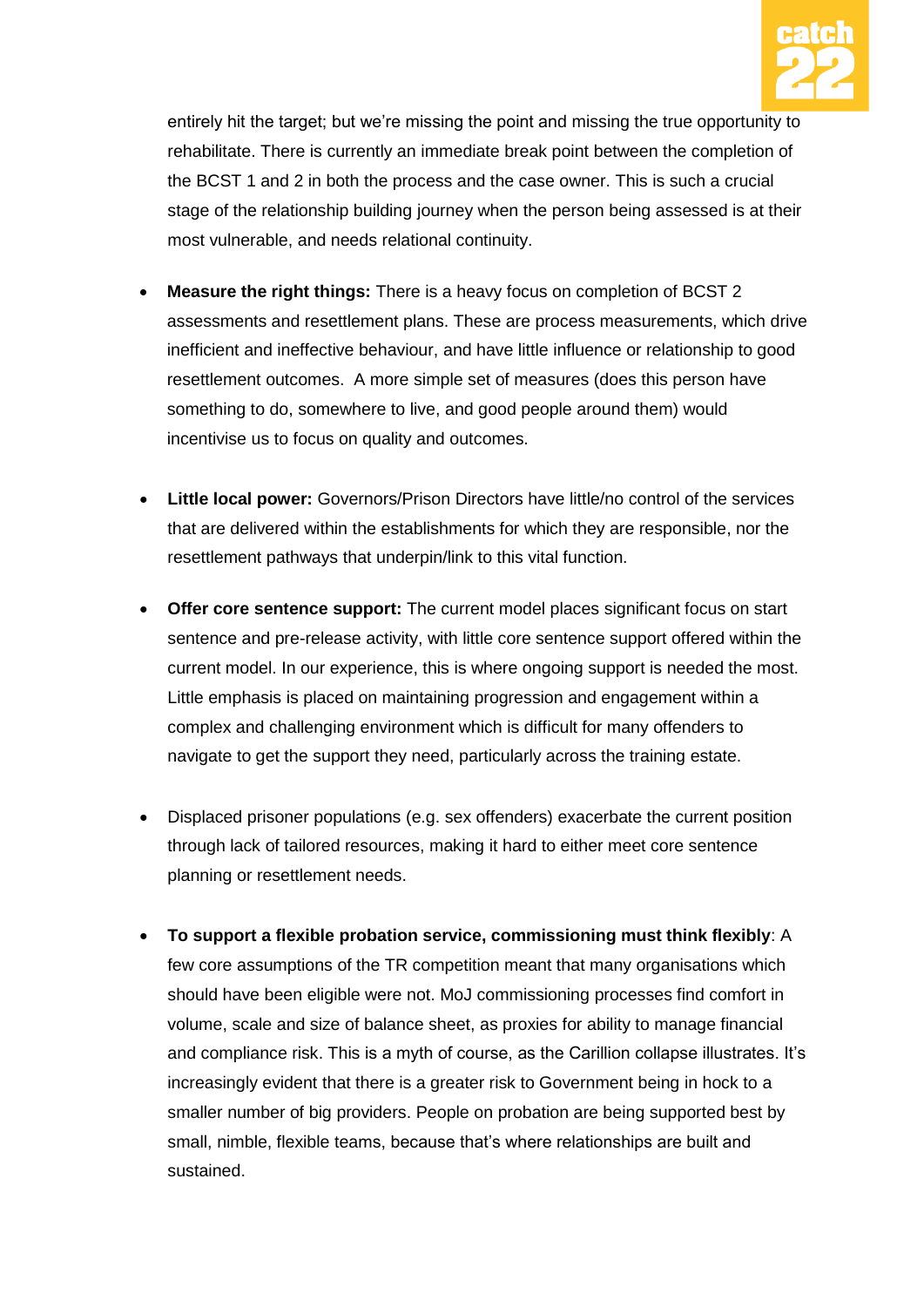

- **Manage risk at the right level:** In our experience people manage risk best when they are directly and immediately affected by it. At the moment all the risk of noncompliance with process is with the contracted organisation, but all the risk of security and safety of humans is with Whitehall officials. This needs to be reversed. People take good decisions when they are personally accountable.
- **Use commissioning to drive collaboration:** Centrally managed commissioning is unable to link resettlement services, missing opportunities to align probation to the contracting of the Prisoner Education Framework, Offender Management in Custody Review (OMiC), NOMS CFO Initiatives.
- **Create a self-improving system**: If contractual frameworks specified outcomes and principles, not process, and worked from a basis of trust and good intent rather than designed in the assumption of their opposite, Ministers and MoJ officials would create a 'self-improving' system and unlock latent capacity and potential. If the ultimate goals are clear and non-negotiable, and performance is transparent and comparative, both the private and the not for profit sector will seek better, more effective and efficient, ways of doing things.

For example, Catch22 also provides gang and violence reduction services, restorative justice, apprenticeships and more. We have a diverse national presence, 'cradle to career', and local depth and breadth. Within the current tightly defined TR contracts we are unable to join up these teams and work across contracts. TR design and commissioning broke the link between offender management within the prison and resettlement, the true through the gate continuity: one conversation, one assessment, one worker.

- **Design a system that follows the needs of prisoners:** Commissioning should follow the needs of prisoners at each stage of the journey. Prison resettlement services nationally lack the ability to innovatively respond and flex to local needs (as they might change). We must tailor the establishment offer in alignment to meet the needs of the local reducing reoffending analysis.
- **Consider the 'true cost' of contracts:** Commissioning should prioritise 'justice reinvestment' models whereby contractual arrangements ensure savings are retained for continuous improvement. The Social Value Act gives a clear mandate for this.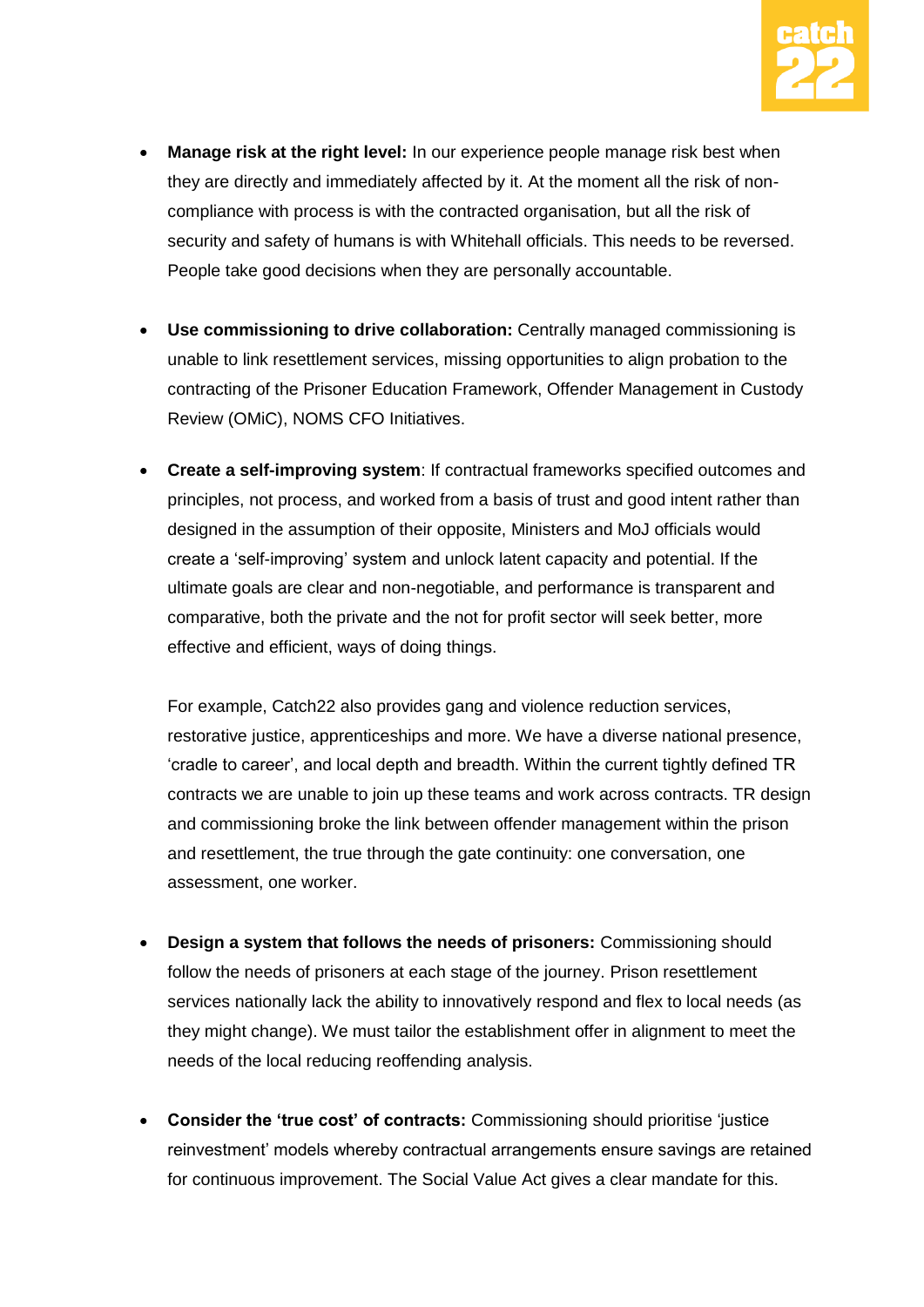

This is Catch22's entire business model, and that of other not for profits, 'B-Corporations', or Social Businesses. No shareholders should be getting rich on the state's duty to keep people safe and secure, bur nor should ideological assumptions influence decisions over who is best placed to provide all the complicated elements of managing prisons and probation. To this end, true cost of contracts and true value of proposed delivery should be considered and compared by experts in complex social and behavioural economics, not commissioning generalists.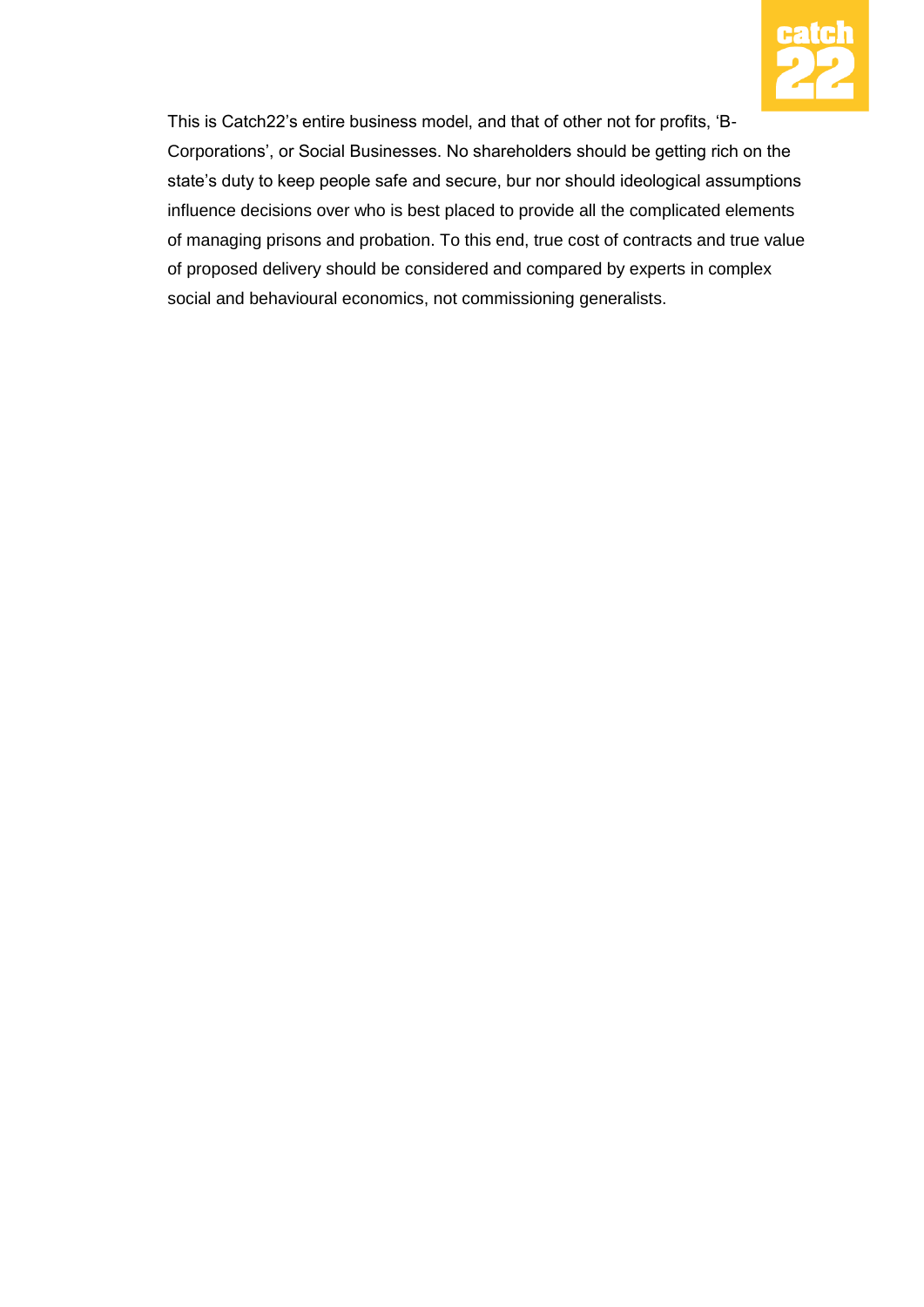

# **2. Proposed model: Unlocking community capacity**

There is little public, political or sector appetite for further change and disruption. This should not entail us accepting the status quo, and emergence of a 'Probation Provider' bloc of outsourced primes. We have an opportunity to quietly test new approaches at local and regional level, as an evolution of the current framework, differently procured, which would encourage new entrants and innovation.

#### **The next two years**

- Government investment over the next two years into an enhanced suite of Schedule 7 CRC resettlement services is positive but risks propping up the current model. A better use of the money would be to change resettlement paths as outlined above, incentivise and new approaches, bringing the VCS closer and strengthening the supply chain.
- As CRCs enhance resettlement they must also integrate with custodial and community organisations.
- The enhanced resettlement offer is a great opportunity to test new approaches through small scale targeted pilots. The e Police, Courts, CRCs/NPS and VCS can all work together to test targeted pilots at all stages of the criminal justice cycle that offer accessible and impactful points of intervention.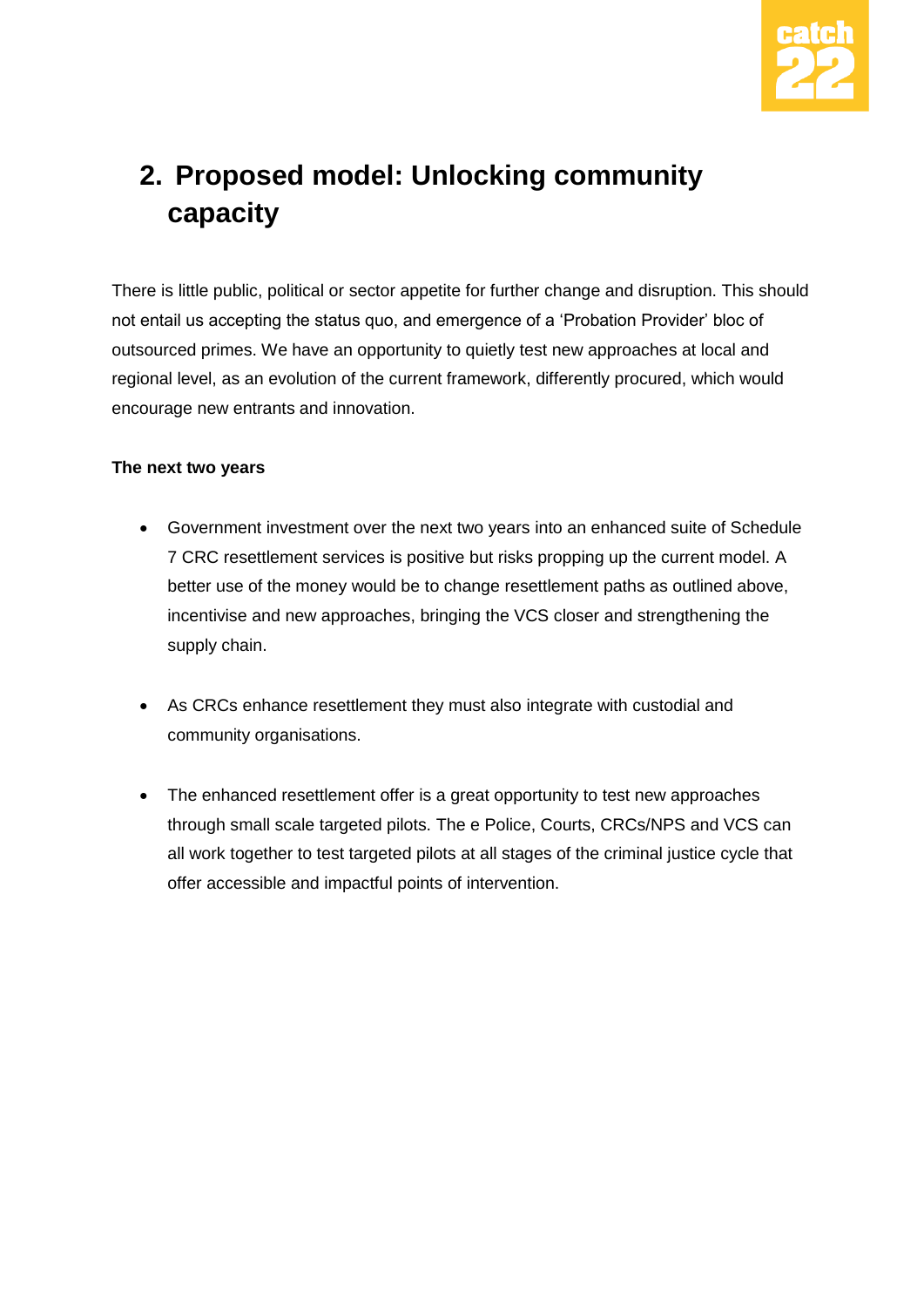

#### **A long term view: what does good look like?**

 It appears that Community Rehabilitation Company delivery will be reduced from 21 to 10, aligned with current NPS regions.

There is a clear way to commission local services in a way that unlocks the capacity of the voluntary sector: through Police and Crime Commissioners. This commissioning could build on existing devolved administrations and devolved budgets across Metro Mayors, Clinical Commissioning Groups and Local Authorities. Government should set outcome standards and 'step-in' terms, and performance transparency, but let local partnerships determine the means.

- The blending of existing, siloed pots of funding often targeted towards exactly the same cohorts, but commissioned, delivered and measured separately – would create both cost savings and improved outcomes. There is precedent for this approach, both across Local Authority work and in probation; pre 2000, Local Authorities contributed to the funding of probation budgets, financing up to 20% of annual cost.
- In the attached (Figure 1) we have suggested how funding could flow, from Central Government through to community rehabilitative outcomes.
- The most effective way to keep communities safe in the long term and prevent reoffending is to divert people from prison in the first place. Good alternatives to prosecution and custody can be the most effective, efficient, and moral elements of a trusted criminal justice system. Evidence suggest the following, low risk groups can be better rehabilitated within the community:
	- o Female Offenders
	- o Young People

-

- o Short Sentenced Offenders/Short Sentenced Recalls<sup>1</sup>
- o People with mental health problems
- o People with substance misuse problems or addiction

<sup>&</sup>lt;sup>1</sup> A significant amount of prison recalls have either diagnosed or un-diagnosed learning needs/head trauma, ASD, ADHD, Asperger's. Complex post sentence supervision means they fail to understand, yet alone comply, with periods of supervision or licence yet we re-call and further fail them.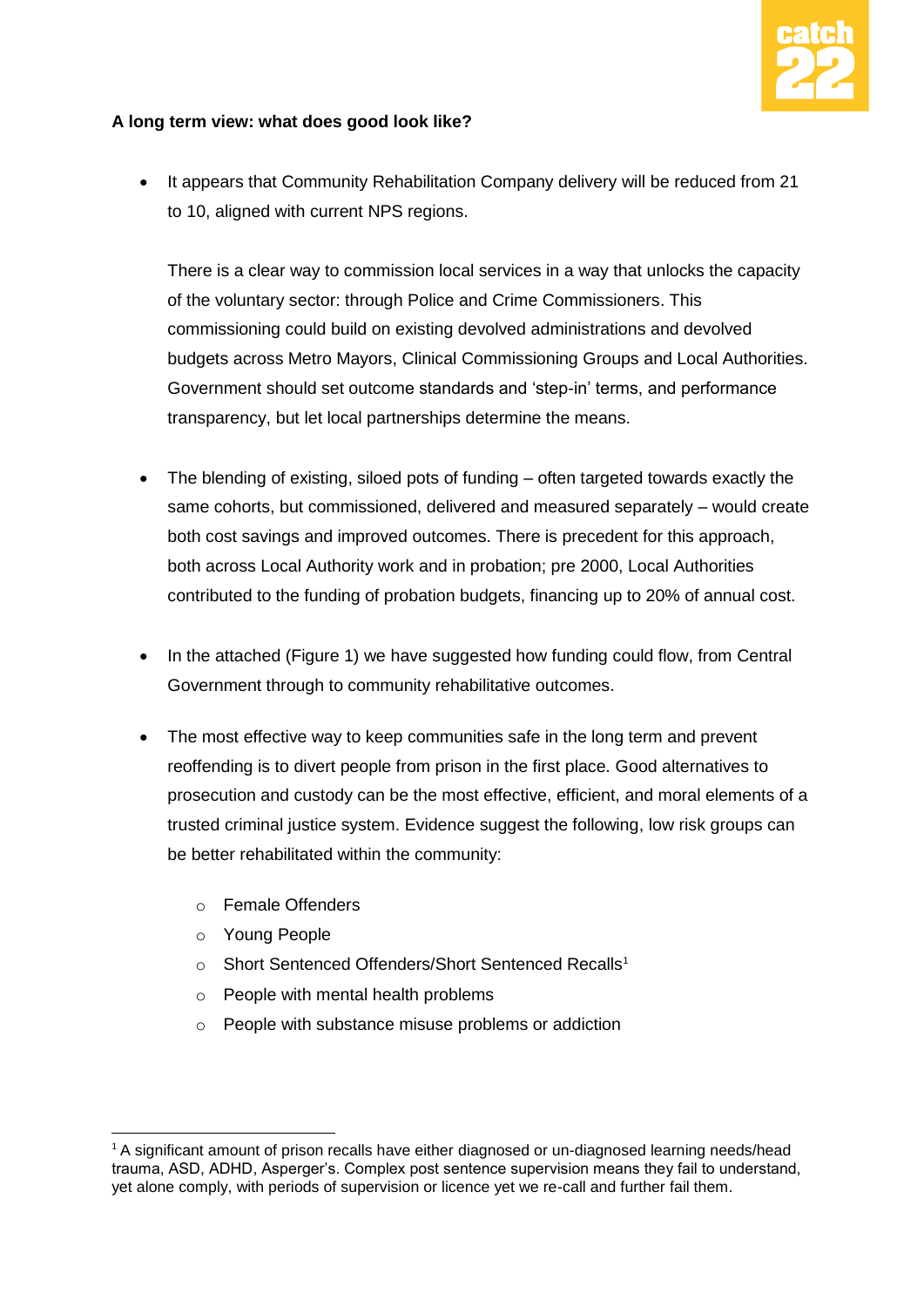

- These are the cohorts that we believe are best placed to be supported through a CRC model. Attached (figure 2) explains how.
- **Alternatives to prosecution:** Police Officers are increasingly expected to be social workers in busy custody suites, delivering the same rigid compliance with much less resource. As such, people are being diverted into parts of the criminal justice system that may manage the immediacy of the situation, not necessarily the right solution that provides the best positive long term outcome.
- Alternatives to prosecution should include enhanced 'Liaison and Diversion' to address the needs of vulnerable people in home communities, not custody. Catch22 has developed models that provide earlier upstream support, addressing the needs of those that fall into this gap and often quickly escalate towards a custodial sentence. The work of Checkpoint (commissioned by the Durham PCC) provides evidence of success using this approach, e.g. preventing one week sentences for female offenders for non-payment of TV licence.
- **Alternatives to custody:** One of the most limiting aspects of Whitehall commissioning as an industrial process is the way it 'locks in' the status quo, and all the perverse incentives that keep people within a failing system. There is currently no incentive – or scope – for anyone or any organisation involved in delivering statutory elements of the criminal justice process to explore alternatives to custody. An expectation of justice reinvestment could allow this to happen, by allowing us to involve Police and Crime Commissioners, Mayors, Magistrates, and Local Criminal Justice Boards.
- This would encourage new ideas for repeat offending and recalls, for liaison and diversion, problem solving courts, the involvement of health and education partners, for female and young offenders. For example, Catch22 are designing models that would sit as a deferred sentence providing a credible community option for Magistrates. With less prescription and an appetite for innovation, MoJ could incentivise bidders to consider the possibility of HMCTS' Single Justice Programme (SJP) process for diverting young people from ineffective short sentences
- Existing tools could also be used far more effectively. In 2014, Rehabilitation Activity Requirements (RARs) were introduced, a single new requirement that was designed to give greater flexibility to providers of probation services to determine the rehabilitative interventions that they deliver. However, HMI Probation reports have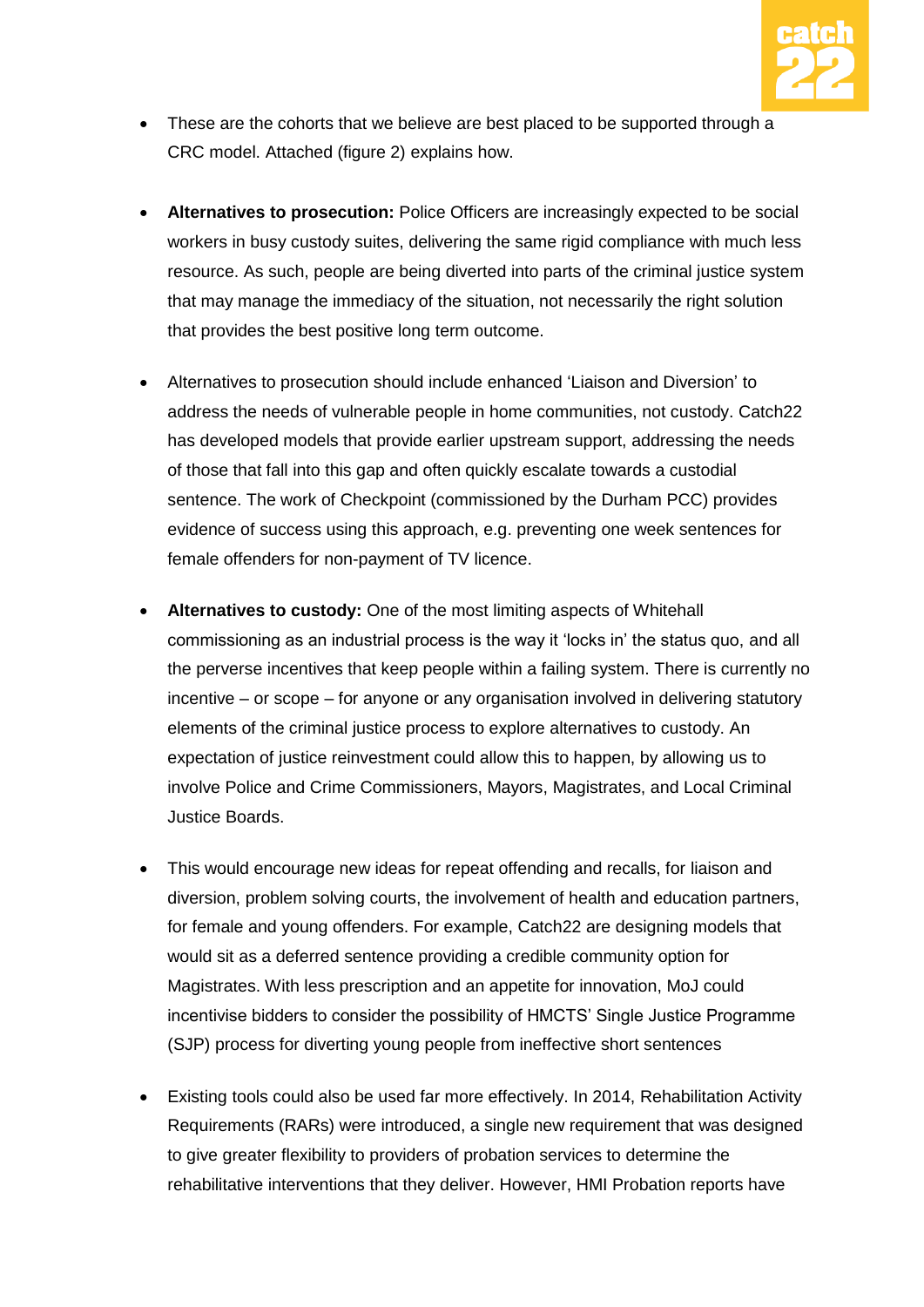

found them used inconsistently across regions, often used incorrectly in place of accredited programmes. With some thought, RARs could be used to shape and commission flexible and personal rehabilitative interventions.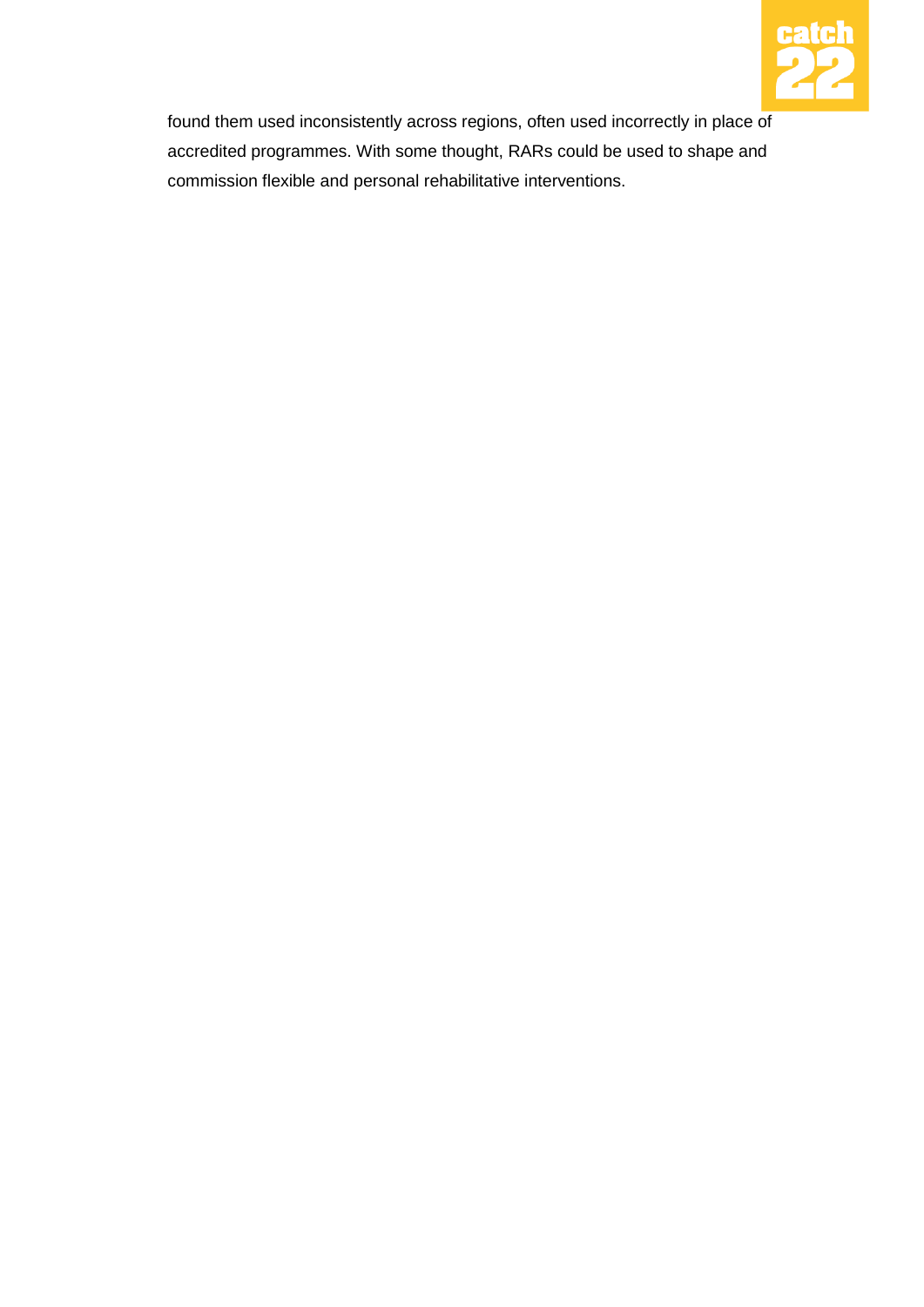

#### **The role of the CRC**

The CRC should take a meaningful role far earlier in the justice process. When an individual from one of our key cohorts is identified, the individual must be flagged to the CRC (see attached Figure 2 as an example of how this would work).

- The CRC should focus its work intensively with those whose support needs are social and require more practical debt management, family support, crisis management or driven by mental health or substance misuse issues. It would work with those who has committed relatively minor/low risk offences that often attract or receive a custodial sentence.
- The CRC must provide a case manager for every individual from one of these key cohorts (Female Offenders/ Young People/ Short Sentenced Offenders/Short Sentenced Recalls/Poor Mental Health/ Substance Misuse).
- The case manager must be accountable for pre- sentencing support to courts and case management of individuals. At any point, they could be called to report to the judge or the sentencer on the success of the intervention.
- The CRC should act as a local 'placemaker', We suggest that case management should be delivered through a 'team around the worker' model, where one CRC case manager builds a meaningful relationship with an individual, and commissions the expertise of local VCS partners for specialist support.

We believe that the benefits of this approach include:

- **Effective value for money, driven by justice reinvestment.**
- **Improved outcomes:**
	- A relaxation of the BCST 1 & 2 completion introducing a true end to end resettlement pathway. One assessment. One caseworker, one relationship.
	- Smarter commissioning and engagement at early intervention points will provide opportunities to place our services at accessible points where we know they are needed the most.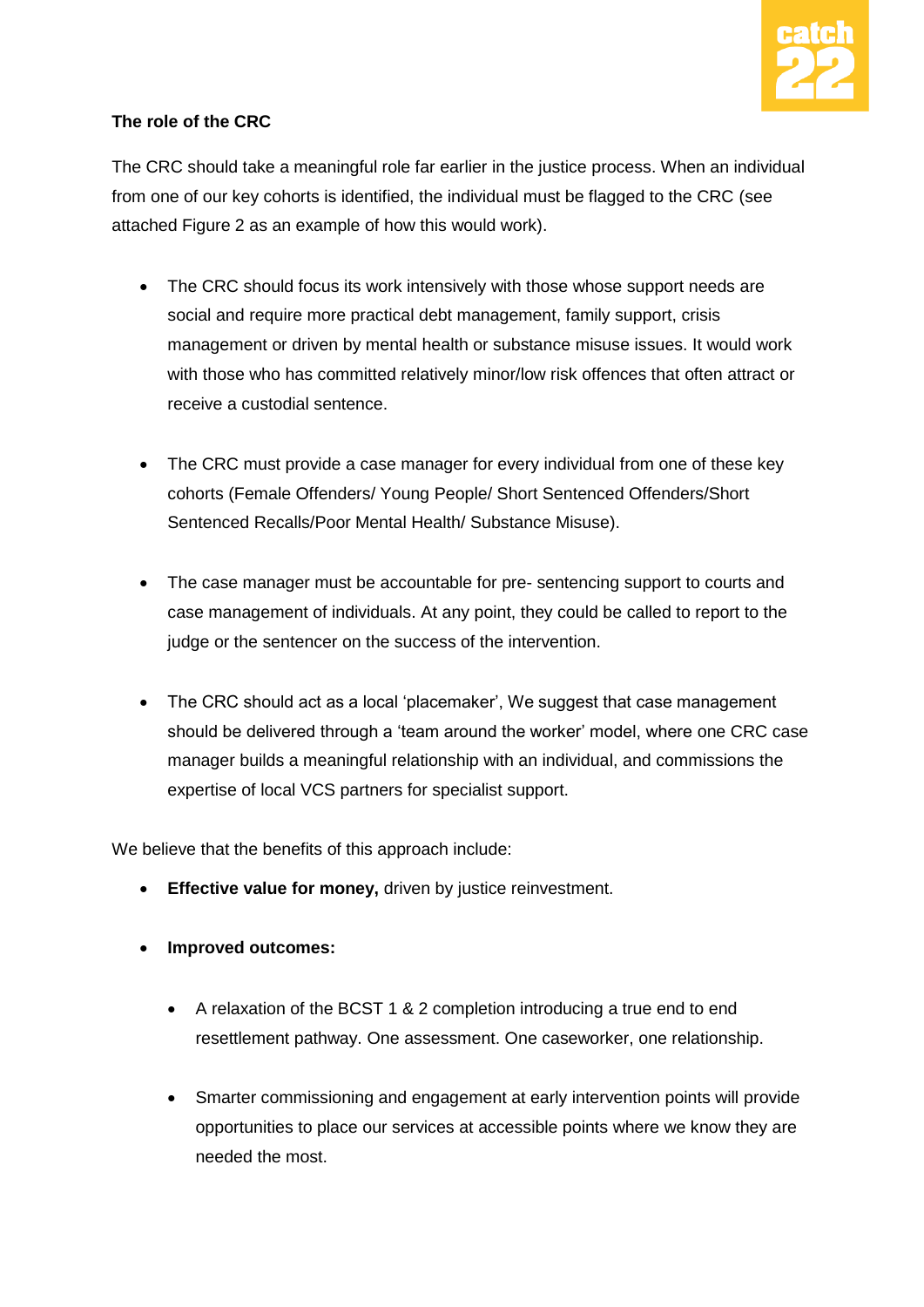

• Models that sit health experts at the heart of complex cases not only improving physical and mental health conditions but also enhancing opportunities to return to education, training and employment.

Custodial In-reach that includes mental health provision, DWP/benefits, Local Authority accommodation applications (sustain/surrender tenancies, arrears management and bidding), substance misuse, family services and specialist needs.

#### **Locally devolved commissioning**

- Greater control of locally commissioned services that can be tailored and wrapped around the resettlement approach. Services will be coordinated locally through shared commissioning in an intelligent way that provides early intervention, referral and action ensuring needs are met pre-release, rather than releasing people with un-met needs and in vulnerable positions.
- Community led VCS organisations will be effectively funded to do what they do best; help people live productive, fruitful lives in society.
- Jointly commissioned and incentivised services working in partnership to ensure every window of opportunity is exploited to provide the most effective resettlement and support pathways.
- The authority to work with local prison Governors/Directors to co-commission and invest in shared ownership delivery models that are counter-dependent on one another. Shared targets from custody to community will enable us to positively drive, monitor and evaluate the effectiveness of the co-invested approach.
- Investment across the whole CJS system to provide accessible early intervention points that through shared/joint commissioning offer greater impact, are more effective and efficient in their delivery.
- A truly integrated offer that intelligently works with education provision, prison industries, vocational qualifications, apprenticeships, training and employment and release accommodation support.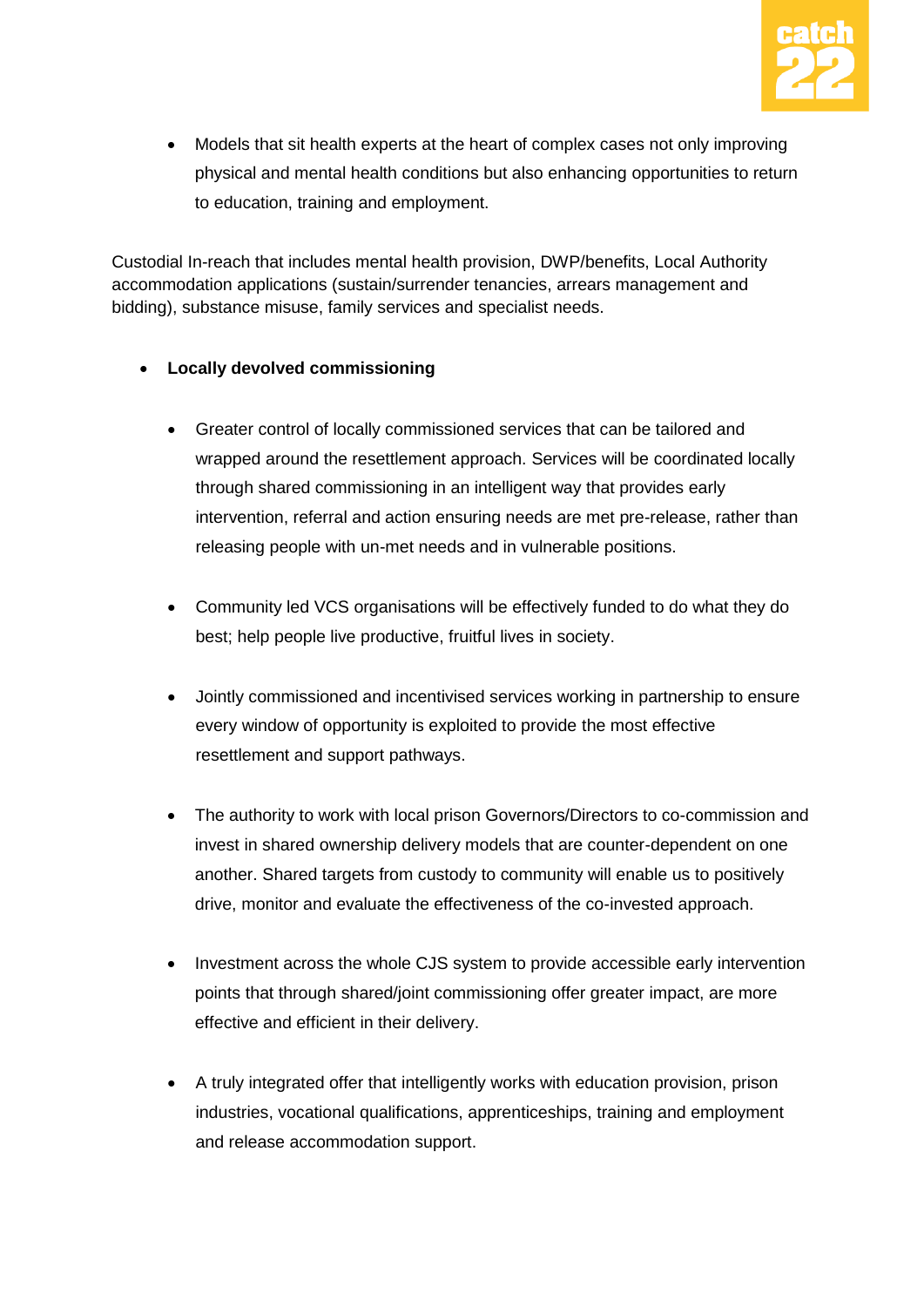

#### **Conclusion**

Catch22 (in its former guise as Rainer) has been delivering probation services since 1876, when our forefather Frederick Rainer created the London Police Courts Mission (LPCM), the first iteration of the probation service. Rainer's missionaries worked with magistrates to develop a system of releasing offenders on the condition that they kept in touch with the missionary and accepted guidance. In 1907 The Probation of Offenders Act gives LCPM missionaries official status as "officers of the court", later known as probation officers.

Our views on what works to rehabilitate people haven't changed since 1876, and this is because largely, people haven't changed. The drivers of reoffending have stayed the same: Offending remains a by-product of the position someone finds themselves in, often due to being unsupported.

But what has changed is the way that probation is delivered. We know what works – one trusted relationship, personal interventions designed around the needs of the individual. What we have in reality is a bureaucratic and labyrinthine system, a "one size fits none" approach which drives reoffending rates, rather than cutting them.

This consultation offers us the opportunity to build a new, evidence led model. The last four years – the last 200 years in our case – have shown us what works. We don't need more money. We need more bravery, more focus, a more human approach.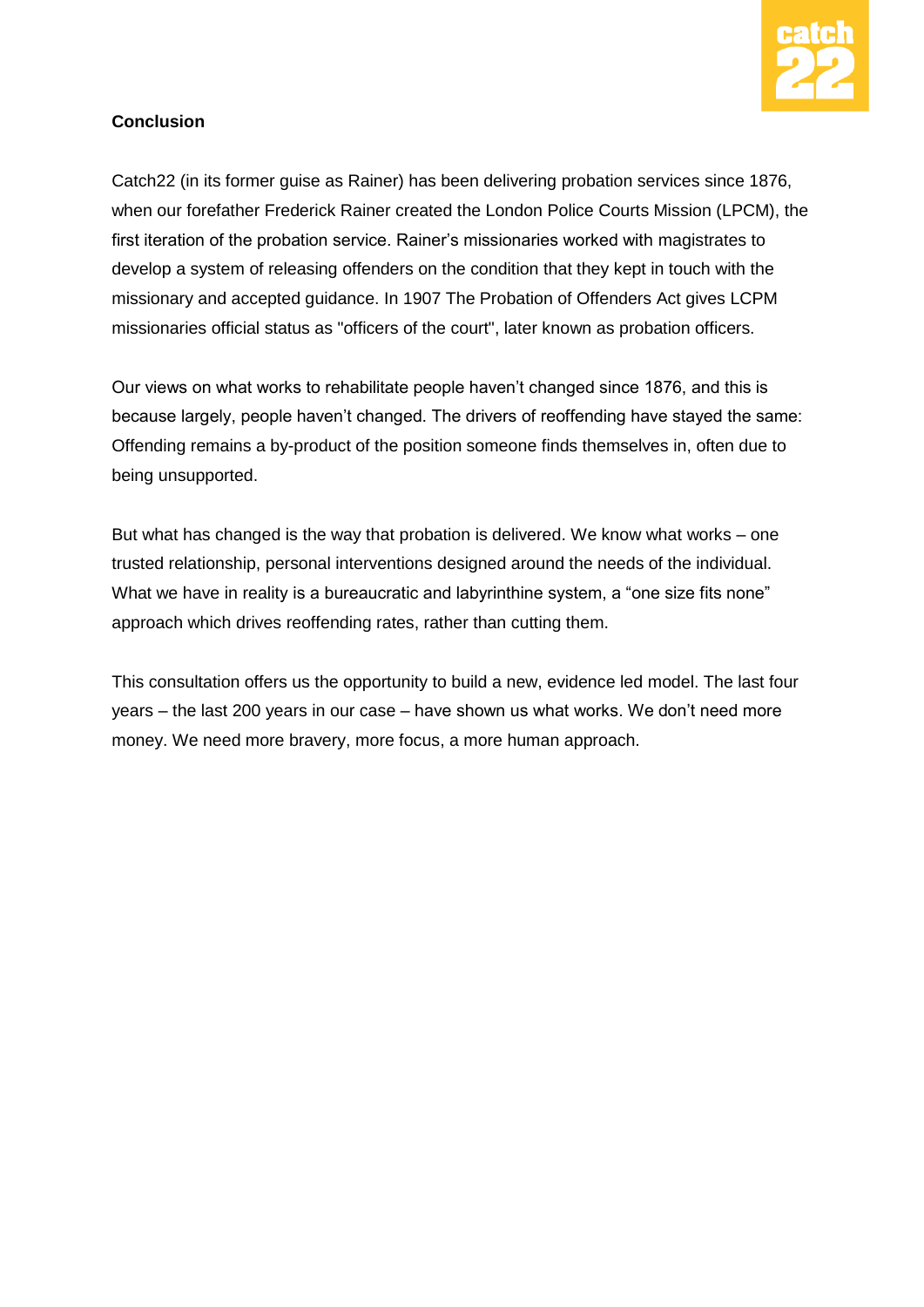

## Figure 1. **COMMISSIONING LANDSCAPE: COMMUNITY REHABILITATION COMPANIES**



CATCH22 2018. FOR MORE INFORMATION, CONTACT PETER JONES, DIRECTOR OF JUSTICE REFORM PETER.JONES@CATCH-22.ORG.UK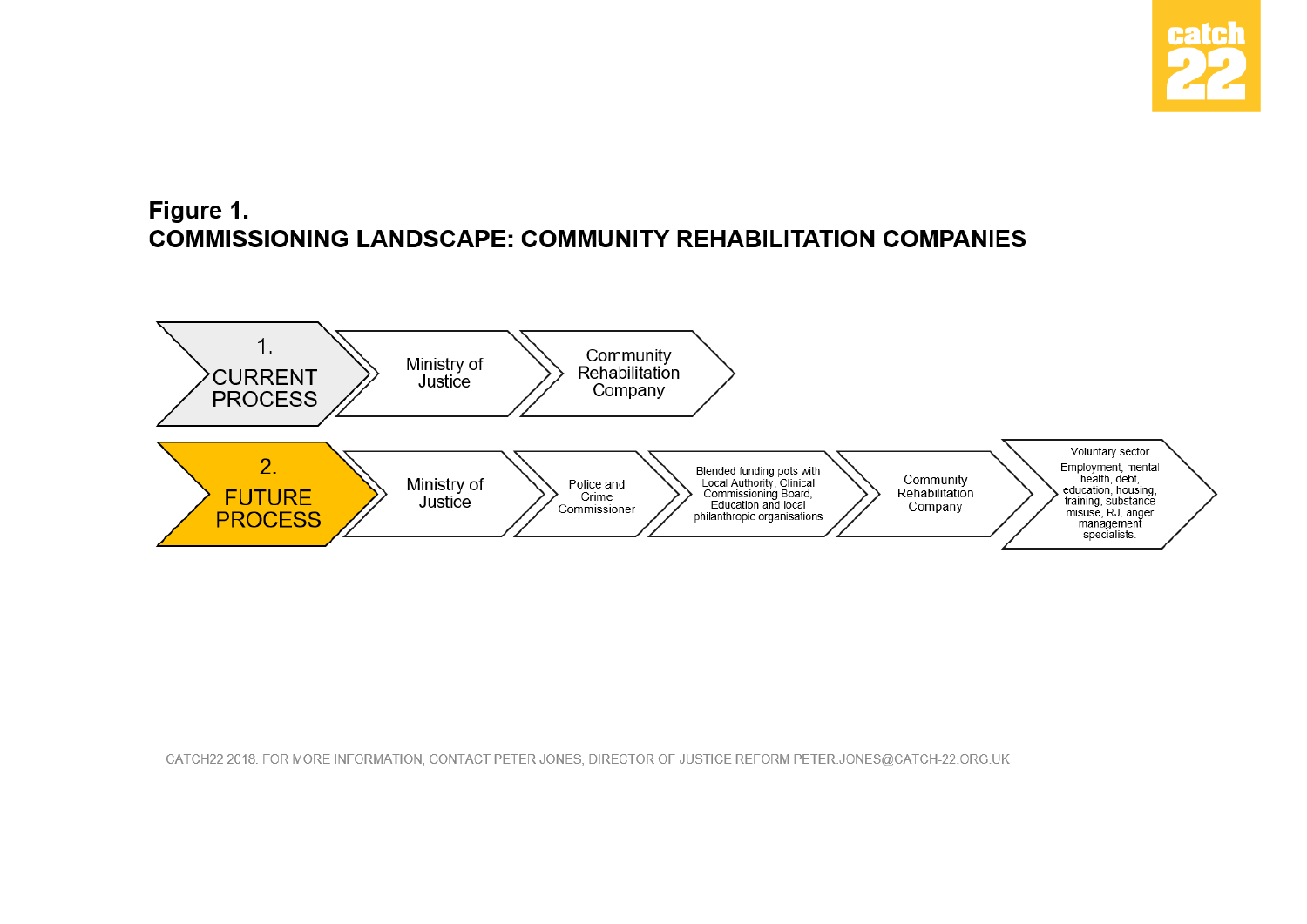

## **Figure 2. FEMALE OFFENDER**

Example: Linda, 27, is a single mother of three children, and has been arrested for shoplifting from Boots. This is the third time that she's been arrested. She lives in social housing and has considerable debts.



CATCH22 2018. FOR MORE INFORMATION, CONTACT PETER JONES, DIRECTOR OF JUSTICE REFORM PETER JONES@CATCH-22.ORG.UK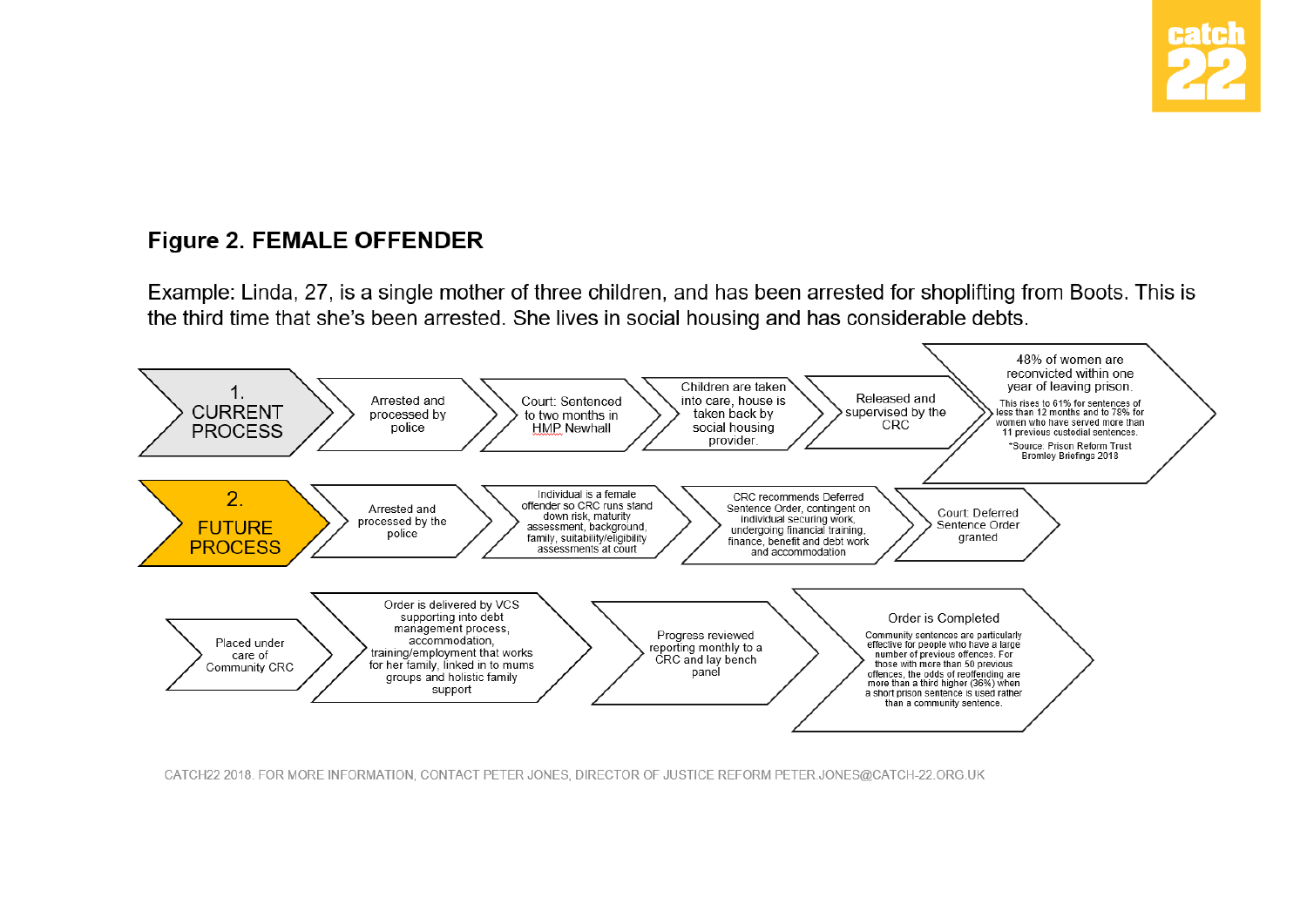

## **REPEAT RECALL**

Example: Mike, 25, has served a short sentence for breaking into cars. He's recently been released, and was arrested by the police for breaching the terms of his license. Mike is single, lives with his mother, and has special educations needs which influence his behaviour, leading to him being excluded from school aged 15.



CATCH22 2018. FOR MORE INFORMATION, CONTACT PETER JONES, DIRECTOR OF JUSTICE REFORM PETER.JONES@CATCH-22.ORG.UK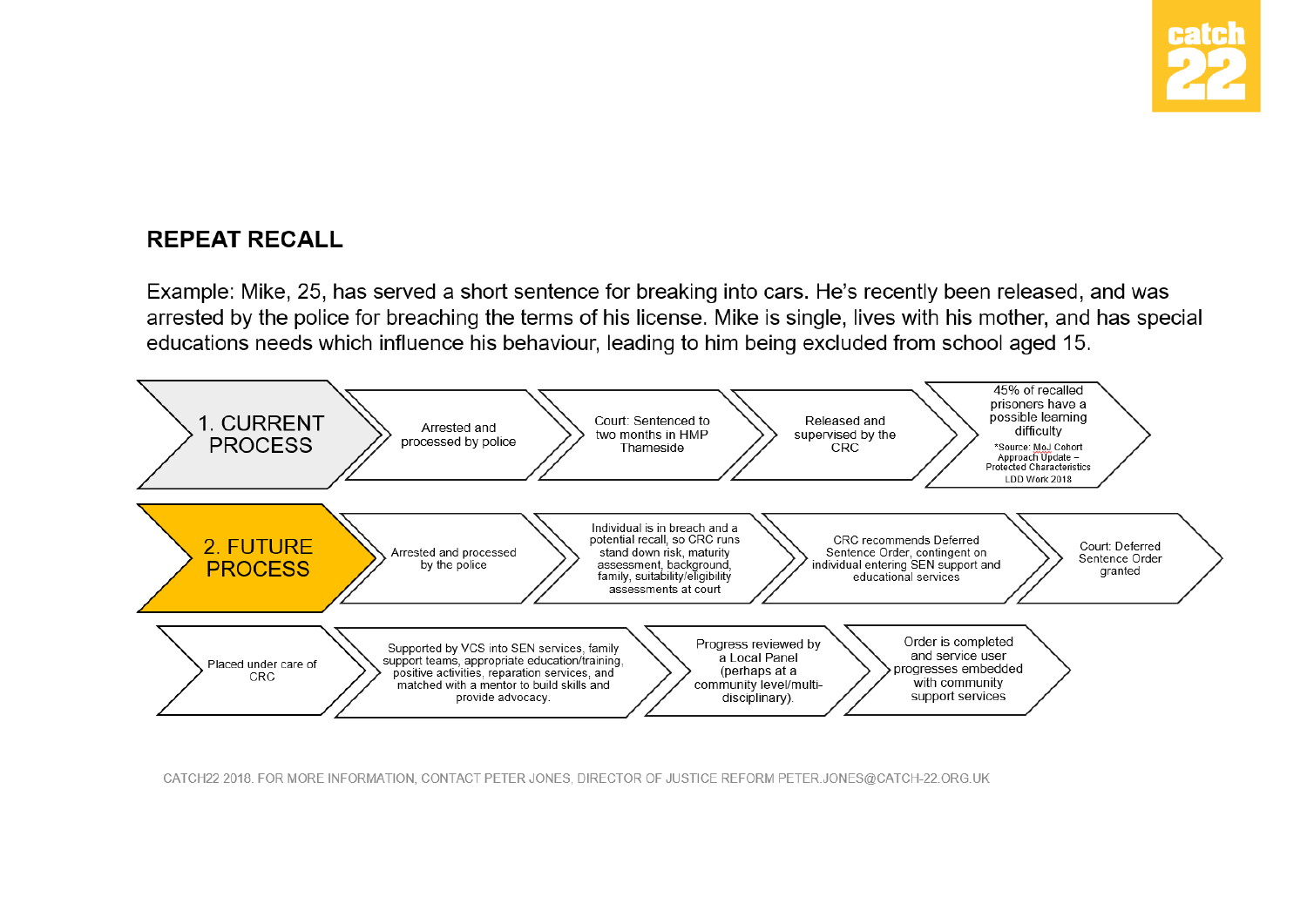

## **YOUNG PERSON**

Example: Julius, 19, has been arrested for selling drugs. This is the third time that he has been arrested by police, with police recognising that he has been a victim of child criminal exploitation and that he is a care leaver.



CATCH22 2018. FOR MORE INFORMATION, CONTACT PETER JONES, DIRECTOR OF JUSTICE REFORM PETER.JONES@CATCH-22.ORG.UK